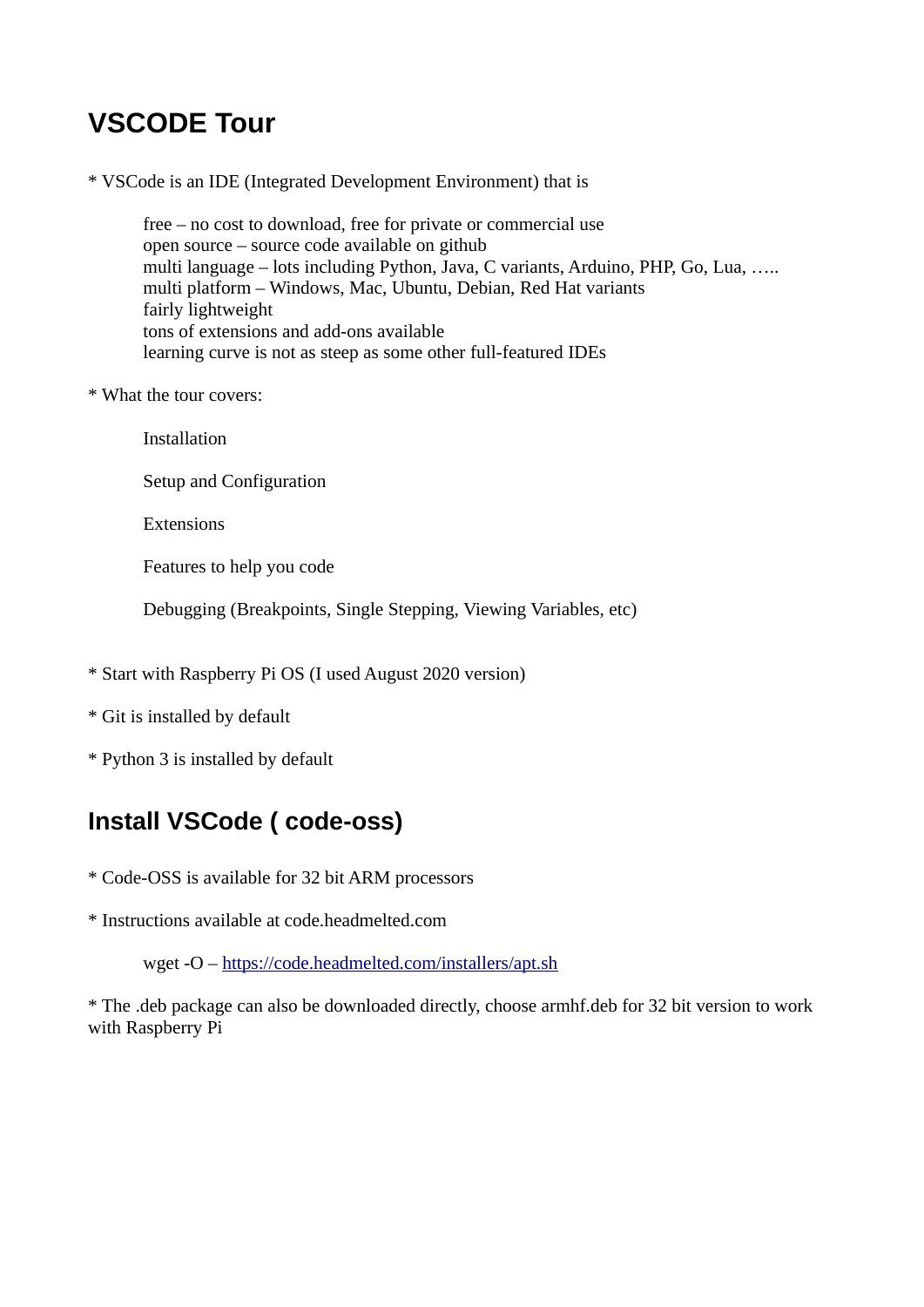## **Start/Setup Code-OSS**

\* Code-OSS start icon available under Raspberry Pi icon (top left) under Programming



*Figure 1: VSCode Start Menu icon*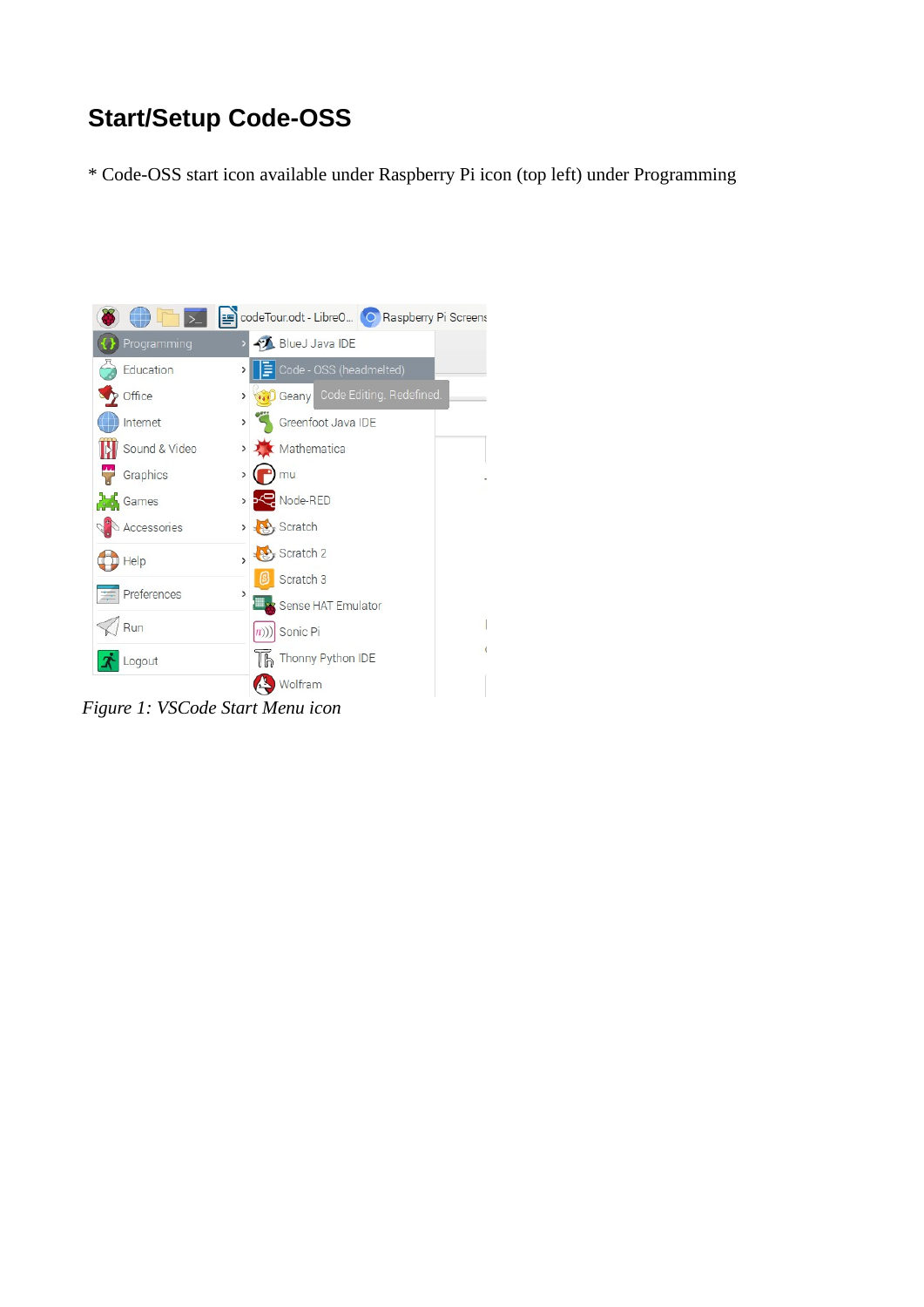## **VSCode Starts**

### **Some HouseKeeping**

- \* I personally don't like the Dark theme, so I change it
- \* Select File  $\rightarrow$  Preferences  $\rightarrow$  Settings  $\rightarrow$  Workbench  $\rightarrow$  Apperarance



*Figure 2: Configuration Settings*

- \* There are tons of other settings here (font, screen size, tab spacing, etc, etc)
- \* I mentioned that Git is supported out of the box, but Python needs to be added
- \* I'll start with the Python extension from Microsoft, which has everything I need for now.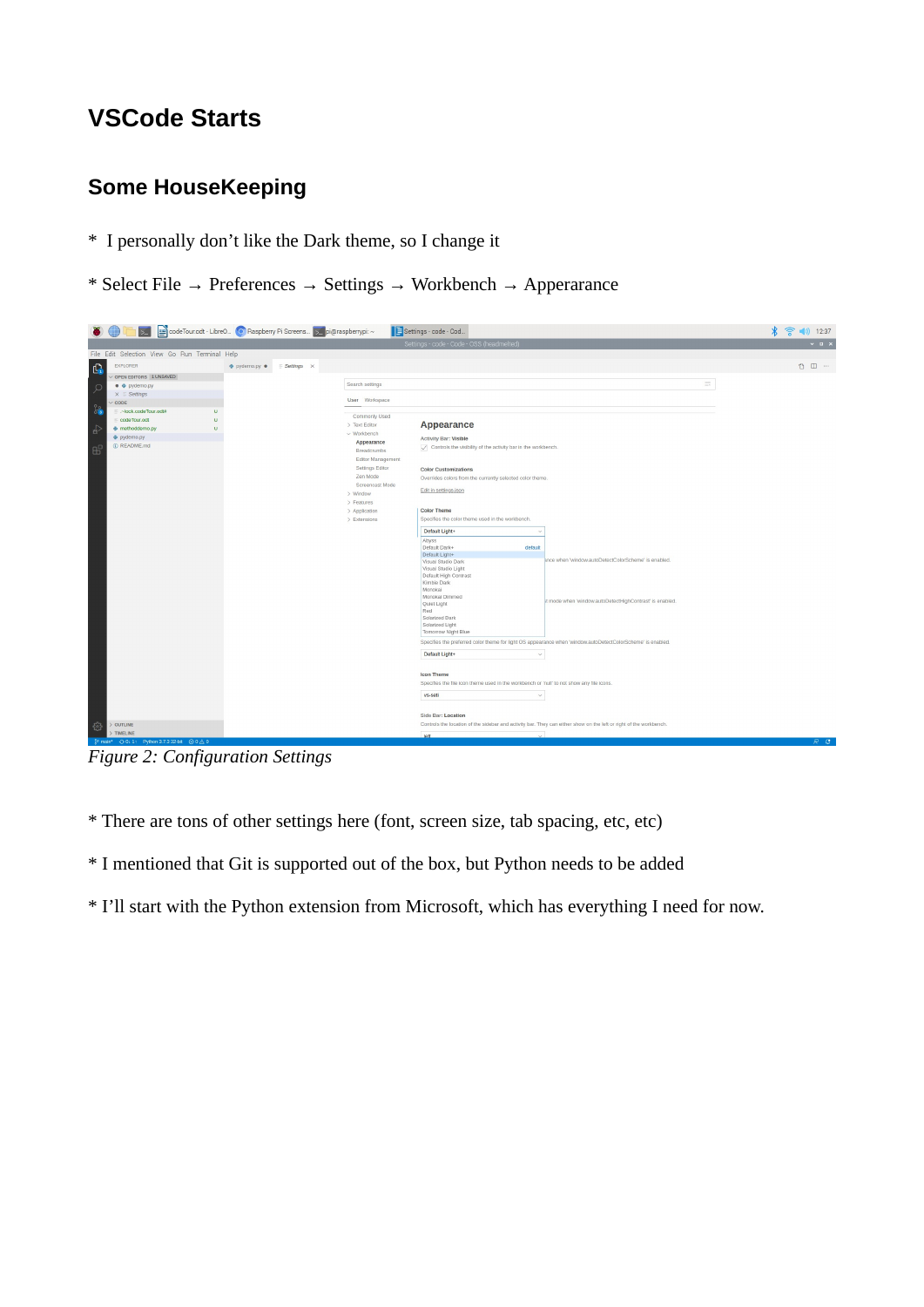

*Figure 3: VSCode Extensions Installation*

\* The extensions icon is the one with four blocks. Click on it, and search for what you want. In this case, I search for Python. The one I want comes up first, I click "Install".

\* note that language and language features need to be installed in OS first

### **Start a Project, Start Coding**

- \* close VSCode
- \* start a command prompt
- \* create directory you want your project in
- \* still on the command line, cd to project directory

code-oss .

That is, code dash oss space dot for Raspberry Pi OS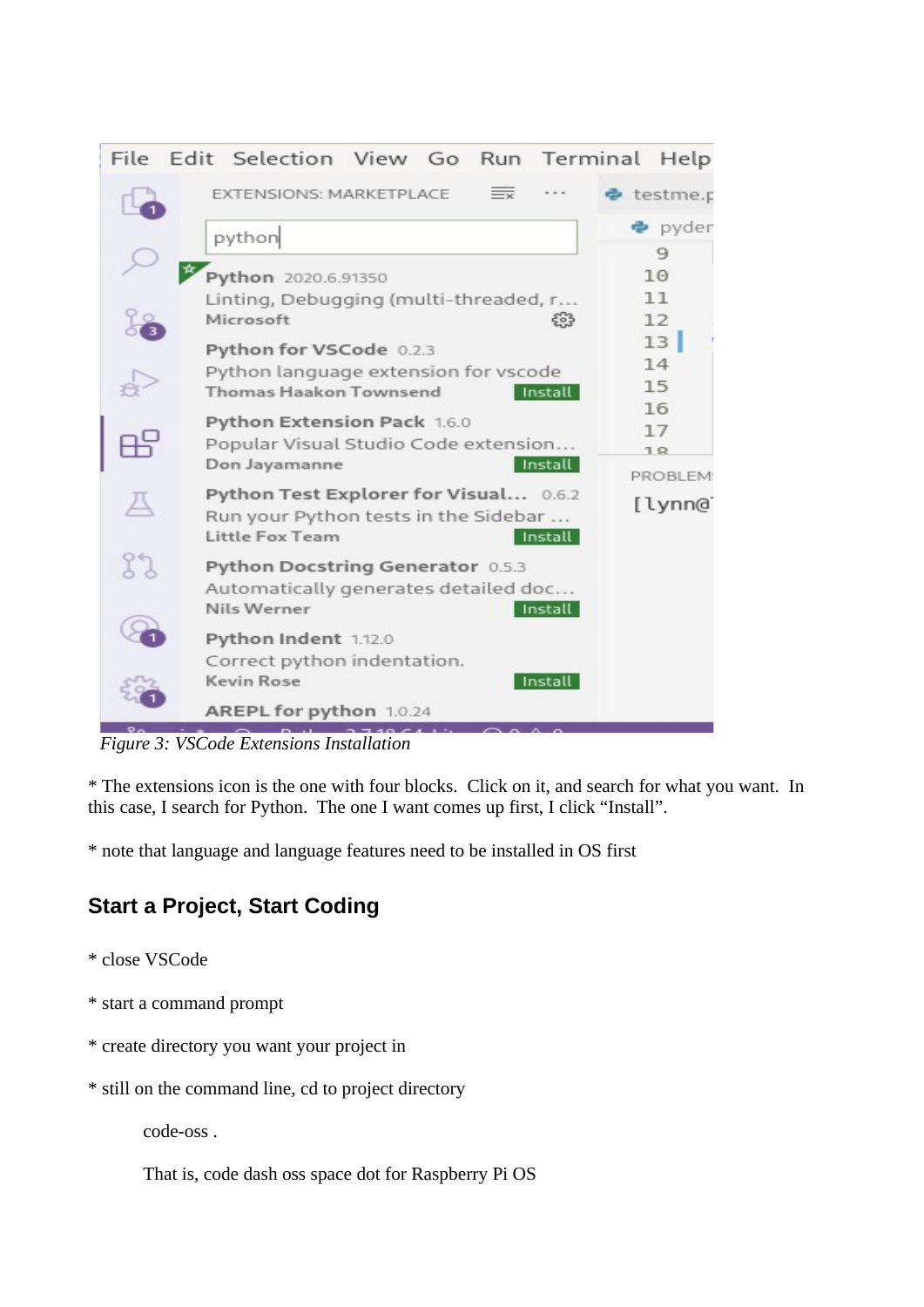#### \* VS Code starts



*Figure 4: Add a File to a Workspace*

#### **Start a New File**

- \* file icon is top left
- \* file plus icon starts a new file
- \* give it a name, enter
- \* start typing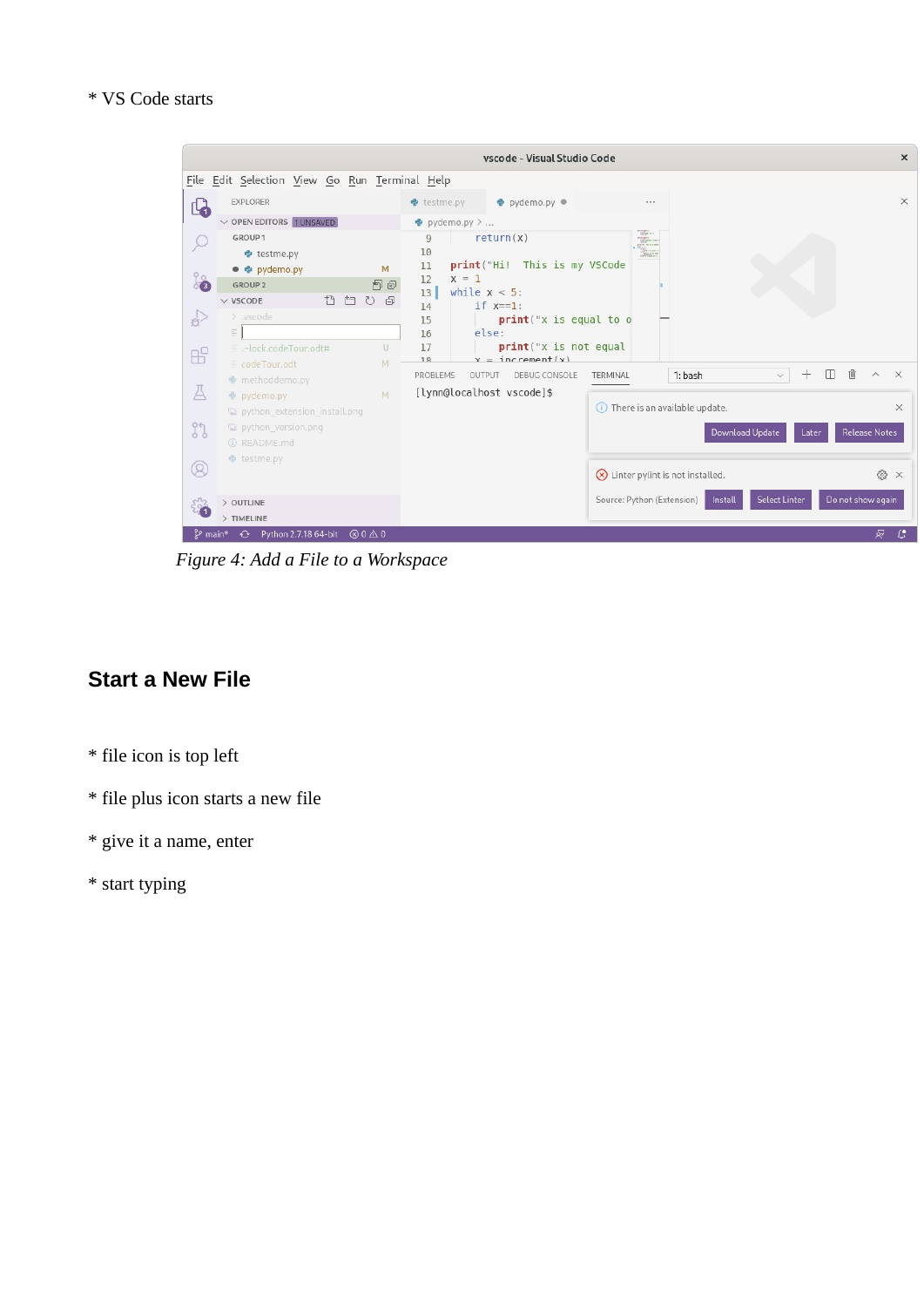### **Snippets, etc**

- \* Python extension adds syntax highlighting
- \* snippets give syntax reminders/examples
	- if/else

try/catch



*Figure 5: Example of For Loop Snippet*

- \* Syntax highlighting is done by colour-coding
- \* Auto indent spacing is set up in Preferences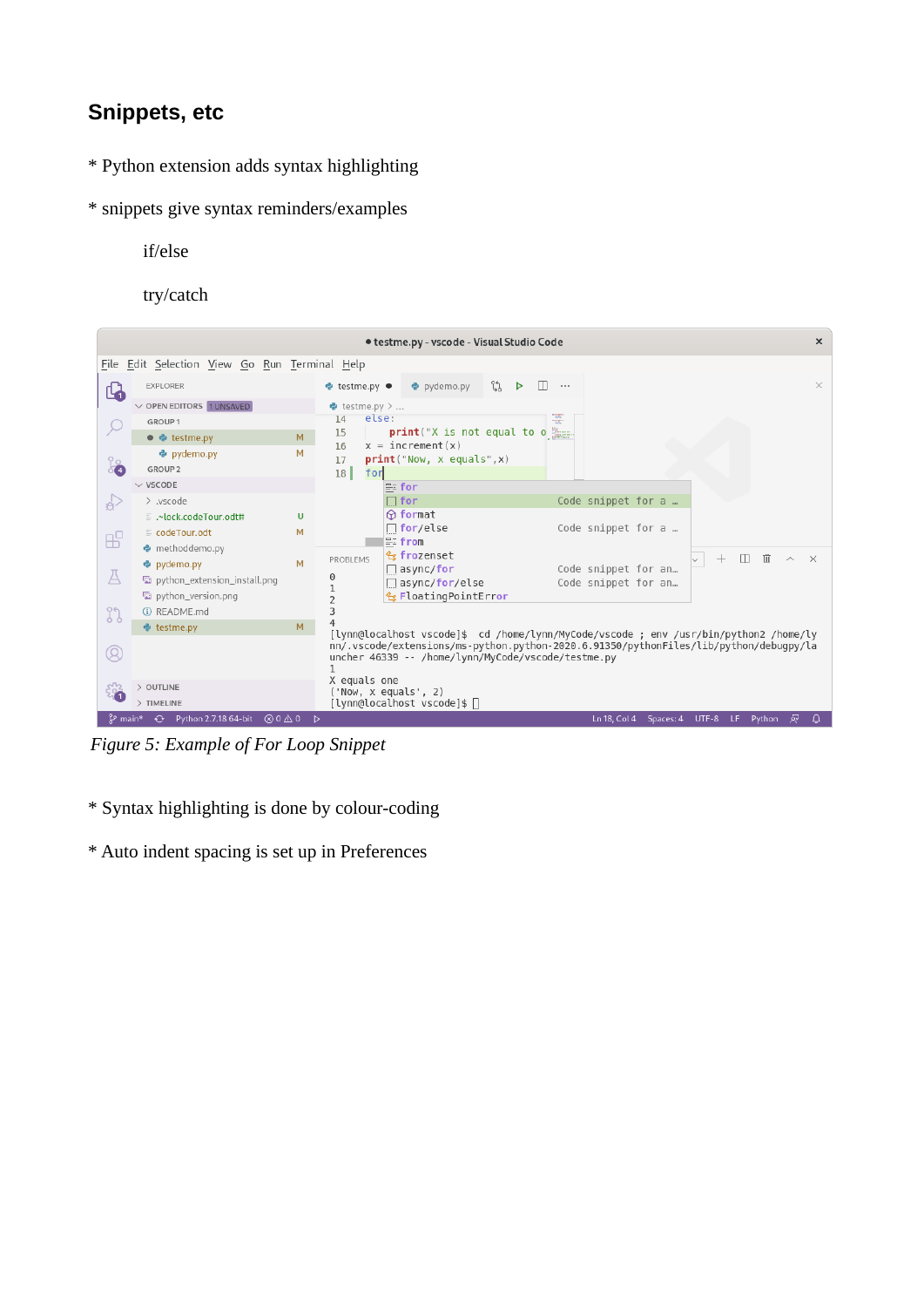## **Debug Stepping**

[https://stackoverflow.com/questions/52368009/what-is-the-difference-between-step-in-step-out](https://stackoverflow.com/questions/52368009/what-is-the-difference-between-step-in-step-out-and-step-over)[and-step-over](https://stackoverflow.com/questions/52368009/what-is-the-difference-between-step-in-step-out-and-step-over)

**Step in:** means that if there is a function call, it goes inside the function and you can see how the function is executing line by line till it returns and you go back to the next line right after the function call.

**Step over:** means that if there is a function call, it just executes it like a black box and returns the result, but you cannot see how the function was executed.

**Step out:** means that if you have **Stepped in** a function and now you want to skip seeing how the rest of the function is going to execute, you **Step out** and the function returns. Then, you go back to the next line, that is the line right after the function call.

\* To set a breakpoint (or many), click to the left of the line number. A red dot appears where the breakpoint is set

\* After breakpoint(s) set, set up debugging

View  $\rightarrow$  Command Pallet  $\rightarrow$  Python Debug Current File in Python Interactive Window

| pydemo.py - vscode - Visual Studio Code       |                                             |                                                                                                    |                                               |  |  |  |  |  |  |
|-----------------------------------------------|---------------------------------------------|----------------------------------------------------------------------------------------------------|-----------------------------------------------|--|--|--|--|--|--|
| File Edit Selection View Go Run Terminal Help |                                             |                                                                                                    |                                               |  |  |  |  |  |  |
|                                               | <b>RUN</b>                                  | $\times$                                                                                           |                                               |  |  |  |  |  |  |
|                                               |                                             | Debug Configuration                                                                                |                                               |  |  |  |  |  |  |
| $\varphi$                                     | Run and Debu                                | Python File Debug the currently active Python file                                                 |                                               |  |  |  |  |  |  |
|                                               | To customize Run and De                     | Module Debug a Python module by invoking it with '-m'                                              |                                               |  |  |  |  |  |  |
| ိခဲ                                           | launch.json file.                           | Remote Attach Attach to a remote debug server<br>Attach using Process ID Attach to a local process |                                               |  |  |  |  |  |  |
|                                               | Show all automatic debuc<br>configurations. |                                                                                                    |                                               |  |  |  |  |  |  |
| $\mathbf{a}_0$                                |                                             |                                                                                                    |                                               |  |  |  |  |  |  |
|                                               |                                             |                                                                                                    |                                               |  |  |  |  |  |  |
| $\mathbb{B}^{\mathbb{C}}$                     |                                             | 10                                                                                                 |                                               |  |  |  |  |  |  |
|                                               |                                             | This is my VSCode<br>print("Hi!<br>11<br>$x = 1$<br>12                                             |                                               |  |  |  |  |  |  |
| $\alpha$ , $\alpha$ , $\alpha$                |                                             | while $x < 5$ :<br>13                                                                              |                                               |  |  |  |  |  |  |
|                                               |                                             | if $x == 1$ :<br>14<br>print("x is equal to o)<br>15                                               |                                               |  |  |  |  |  |  |
| Q                                             |                                             | else:<br>16                                                                                        |                                               |  |  |  |  |  |  |
|                                               |                                             | 2: Python Debug Conso $\vee$<br>PROBLEMS<br>DEBUG CONSOLE<br>OUTPUT<br>TERMINAL                    | 侕<br>$\Box$<br>$^{+}$<br>$\times$<br>$\wedge$ |  |  |  |  |  |  |
|                                               |                                             | [lynn@localhost vscode]\$ ∏                                                                        |                                               |  |  |  |  |  |  |
| ያ main <sup>®</sup>                           | Python 2.7.18 64-bit<br>$\odot$             | $\otimes$ 0 $\triangle$ 0 $\otimes$<br>Ln 20, Col 1<br>Spaces: 4                                   | 灵<br>UTF-8<br>LF.<br>Python<br><b></b>        |  |  |  |  |  |  |
|                                               |                                             |                                                                                                    |                                               |  |  |  |  |  |  |

- \* Click on "Run & Debug" icon (left side)
- \* Click on "Run and Debug" in run window upper left
- \* In debug config, select "Python File". Switches to debug mode.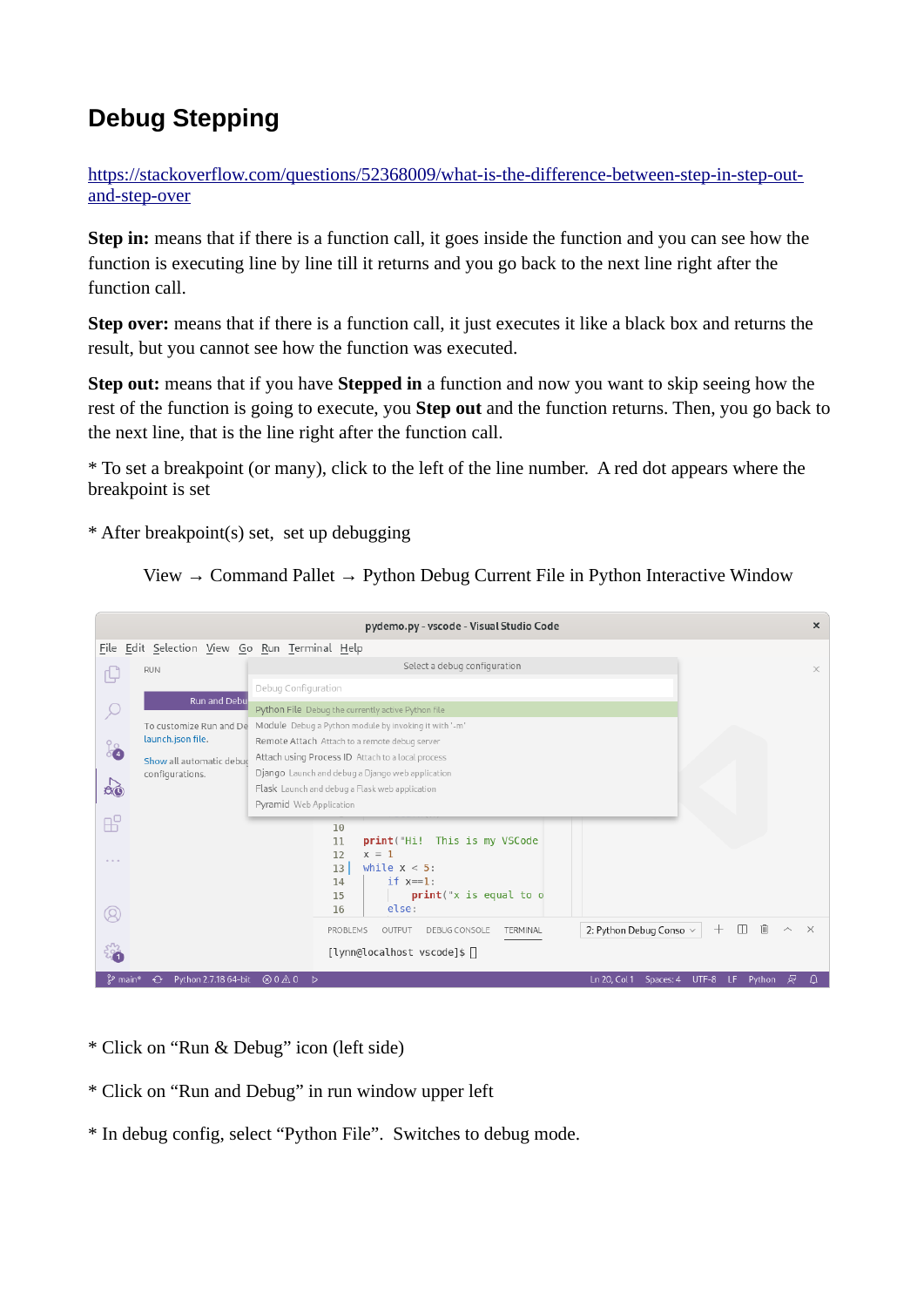### **Debug ToolBar**



- \* block of dots (left) moves pallet around
- \* Continue (run the program until a breakpoint is encountered)
- \* Step over
- \* Step into
- \* Step out
- \* Restart
- \* Stop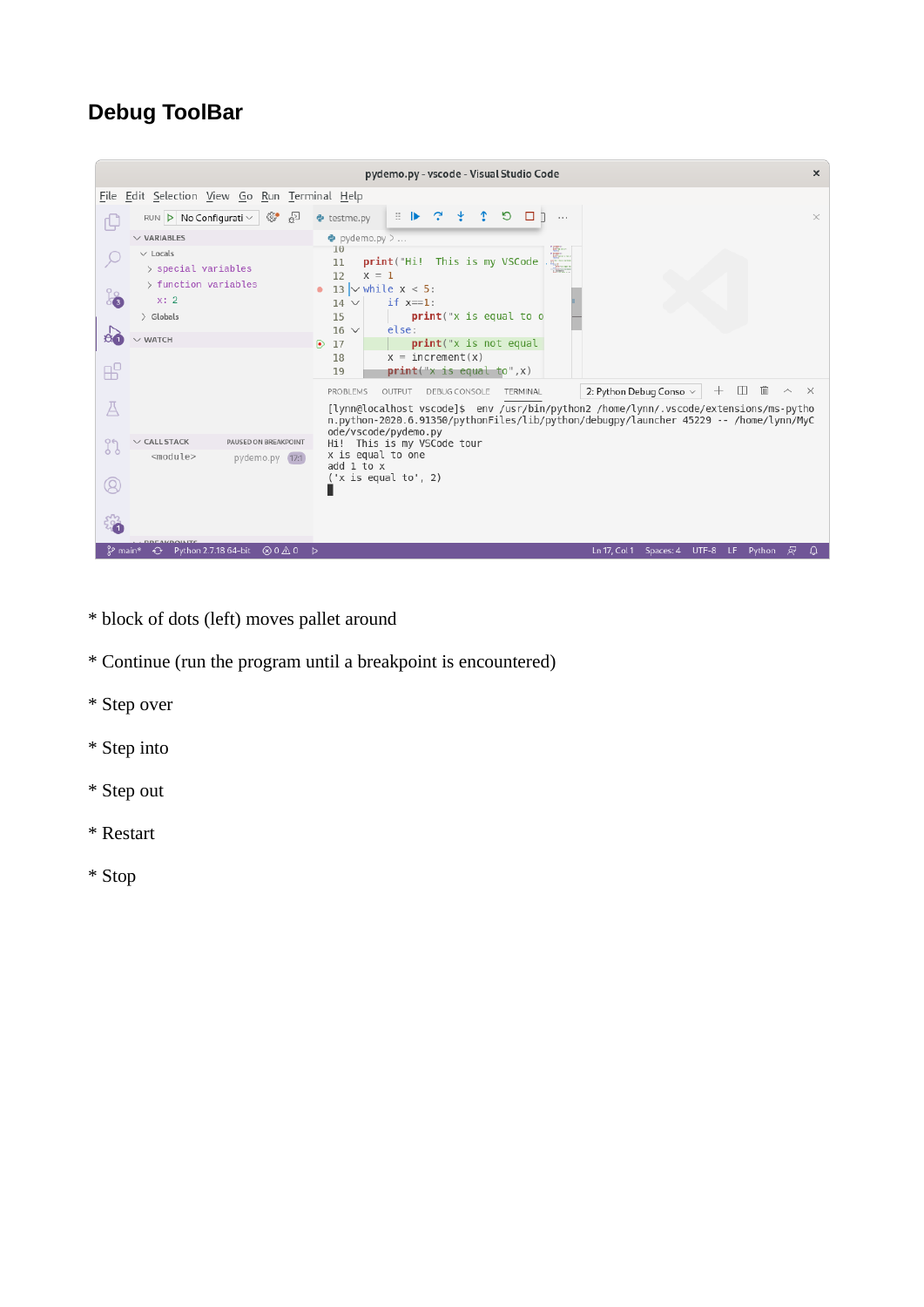### **Debug Pane**

- \* **VARIABLES** top part of pane
- \* Variables change as code is run
- \* Arrow on line number and line is highlighted
- \* **WATCH** keep an eye on a particular variable or item

#### \* **CALL STACK**

in our example, <module> is the code we're debugging. Notice it shows the line number we're on. When branching to a function, the line number is where we will return to

when branching to a function, the function name will appear with the line number currently being executed

| pydemo.py - vscode - Visual Studio Code                                                                                      |                                                     |                             |                       |                                                          |                 |  |  |
|------------------------------------------------------------------------------------------------------------------------------|-----------------------------------------------------|-----------------------------|-----------------------|----------------------------------------------------------|-----------------|--|--|
| File Edit Selection View Go Run Terminal Help                                                                                |                                                     |                             |                       |                                                          |                 |  |  |
|                                                                                                                              | RUN $\triangleright$ No Configurat $\triangleright$ | $\mathbb{I}^*$<br>€್ಲಿ<br>表 | $\blacktriangleright$ | $\uparrow$ 5 $\Box$ py $\times$<br>G3<br>∵∗              |                 |  |  |
|                                                                                                                              | $\vee$ VARIABLES                                    |                             |                       | $\bullet$ pydemo.py > $\circledcirc$ increment           |                 |  |  |
|                                                                                                                              | $\vee$ Locals                                       |                             | 1                     | $def$ increment(x):                                      | <b>Chairman</b> |  |  |
|                                                                                                                              | x: 2                                                |                             | $\overline{2}$<br>D   | $x = x+1$                                                |                 |  |  |
|                                                                                                                              | $\ge$ Globals                                       |                             | 3                     | print("add 1 to x")                                      |                 |  |  |
| နဲ                                                                                                                           |                                                     |                             | 4                     | return(x)                                                |                 |  |  |
|                                                                                                                              |                                                     |                             | 5                     |                                                          |                 |  |  |
|                                                                                                                              |                                                     |                             | 6                     | $def$ <b>decrement</b> $(x)$ :                           |                 |  |  |
| 80                                                                                                                           | WATCH                                               |                             | 7                     | $x = x-1$                                                |                 |  |  |
|                                                                                                                              |                                                     |                             | 8                     | print("subtract 1 from x")                               |                 |  |  |
|                                                                                                                              |                                                     |                             | 9<br>10               | return(x)                                                |                 |  |  |
|                                                                                                                              |                                                     |                             | 11                    | print("Hi! This is my VSCode tour'                       |                 |  |  |
|                                                                                                                              |                                                     |                             | 12                    | $x = 1$                                                  |                 |  |  |
| $1 - 1 - 1$                                                                                                                  |                                                     |                             | 13                    | while $x < 5$ :                                          |                 |  |  |
|                                                                                                                              |                                                     |                             | 14                    | if $x == 1$ :                                            |                 |  |  |
|                                                                                                                              | $\vee$ CALL STACK                                   | PAUSED ON STEP              | 15                    | print("x is equal to one")                               |                 |  |  |
|                                                                                                                              | increment                                           | pydemo.py (2:1)             | 16                    | else:                                                    |                 |  |  |
|                                                                                                                              | <module></module>                                   | pydemo.py (18:1)            | TERMINAL              | 侕<br>2: Python Deb $\vee$<br>$\pm$<br>Ш<br>∧<br>$\cdots$ | $\times$        |  |  |
|                                                                                                                              | x is not equal to 1                                 |                             |                       |                                                          |                 |  |  |
| <sup>8</sup> main*<br>⊚ ⊙ ∆ 0<br>Python 2.7.18 64-bit<br>Ln 2, Col 1 Spaces: 4<br>UTF-8 LF Python<br>尽<br>Ф<br>$\Theta$<br>D |                                                     |                             |                       |                                                          |                 |  |  |

*Figure 6: call stack once program branches to function call*